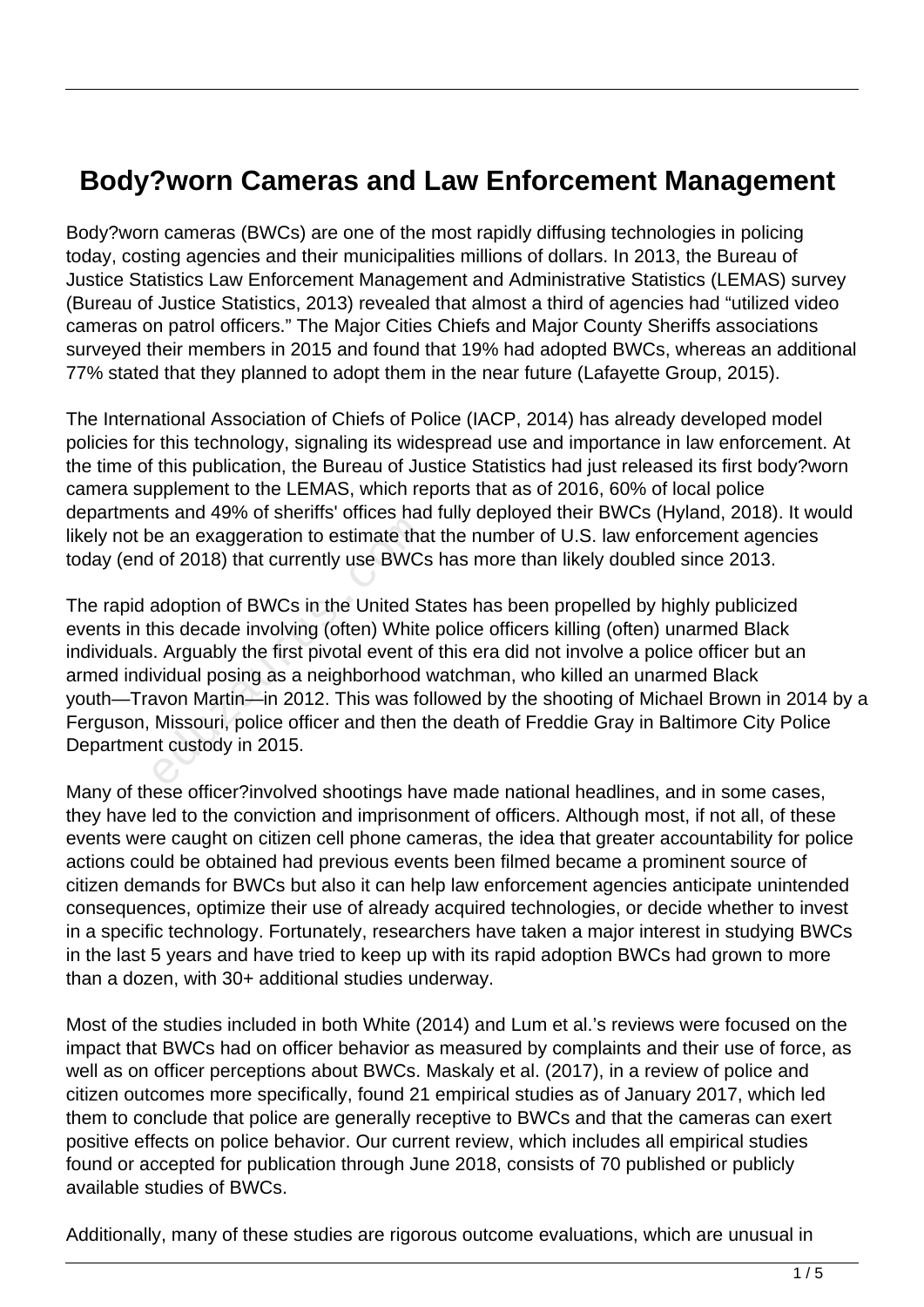police technology research. Here researchreview, analyze, and comment on this current state of empirical research in the context of this significant era of policing in which researchfind ourselves. To be as inclusive as possible, researchsearched all relevant library and research databases available3 for publicly available reports and articles (whether published by a journal, press, organization, or the authors themselves on the Internet, or in thesis or dissertation form). Researchused multiple keywords (and their variants) in these searches (i.e., body?worn cameras, body worn video, body cameras, officer video, body cams, police, and video) and included any study or article that included empirical analysis (whether qualitative or quantitative).

Additionally, since 2015, researchhave been collecting information from ongoing research projects through criminal justice conferences and symposia, grant awards from both government and nongovernment sources, and from colleagues in the field, which helped to identify studies that did not initially emerge in our database search. Our definition of "empirical research" is broad and inclusive, and it consists of any study in which either qualitative or quantitative data were collected to study BWCs. A large proportion of BWC research is not evaluative, but descriptive survey research that can lend important insights into perceptions of BWCs and their use. Researchdid exclude theoretical, hypothetical, opinion/editorial, or legal writings in which no systematic scientific study or data collection was attempted. Because of the breadth of this research, researchemphasize that researchdo not present a systematic meta?analysis or meta?aggregation of BWC research here.

The empirical research on BWCs employs a variety of methods and perspectives, and our intention in this article is to draw out tendencies and hypotheses from this research for policy as well as for scholarly audiences. Thus, researchnot only report on the findings of this evidence?base but also highlight broader debates and discussions that are provoked by the research that law enforcement agencies and researchers should consider. Approximately 70 publicly available empirical research articles5 as of June 2018 in which research findings related to BWCs and the police were reported. Researchdenote these articles in our reference section with an asterisk. This body of research reflects, approximately, a 14?fold increase in research since White's (2014) review, a 5?fold increase since Lum et al.'s (2015) assessment, and more than a 3?fold increase since Maskaly et al.'s (2017) review. I their use. Researchdid exclude to<br>which no systematic scientific stude<br>this research, researchemphasize<br>ysis or meta?aggregation of BWC<br>ical research on BWCs employs a<br>this article is to draw out tendence<br>scholarly audie

Furthermore, researchfound at least 111 substudies of various outcomes within these 70 publications. More than one third of the studies were conducted by researchers at Arizona State University (15 of the 70 studies) or by Barak Ariel and his colleagues (12 of the 70 studies), but the remainder were carried out by numerous researchers from many different institutions. The BWC research also took place in diverse locations although 52 (74%) of these studies were conducted in U.S. jurisdictions, 14 (20%) were implemented outside of the United States, and 4 (7%) were multisite trials conducted across multiple countries. At least a quarter of the studies were carried out in cities and towns with populations smaller than 250,000 people. Finally, the BWC research researchfound did not just appear in peer?reviewed journals; a third of the studies are grant reports, unpublished manuscripts, or technical reports by law enforcement agencies.

The impact of BWCs on officer behavior, officer attitudes about BWCs, the impact of BWCs on citizen behavior, citizen and community attitudes about BWCs, the impact of BWCs on criminal investigations, and the impact of BWCs on law enforcement organizations, the most common types of research on BWCs focus on how BWCs impact officer behaviors as well as on officer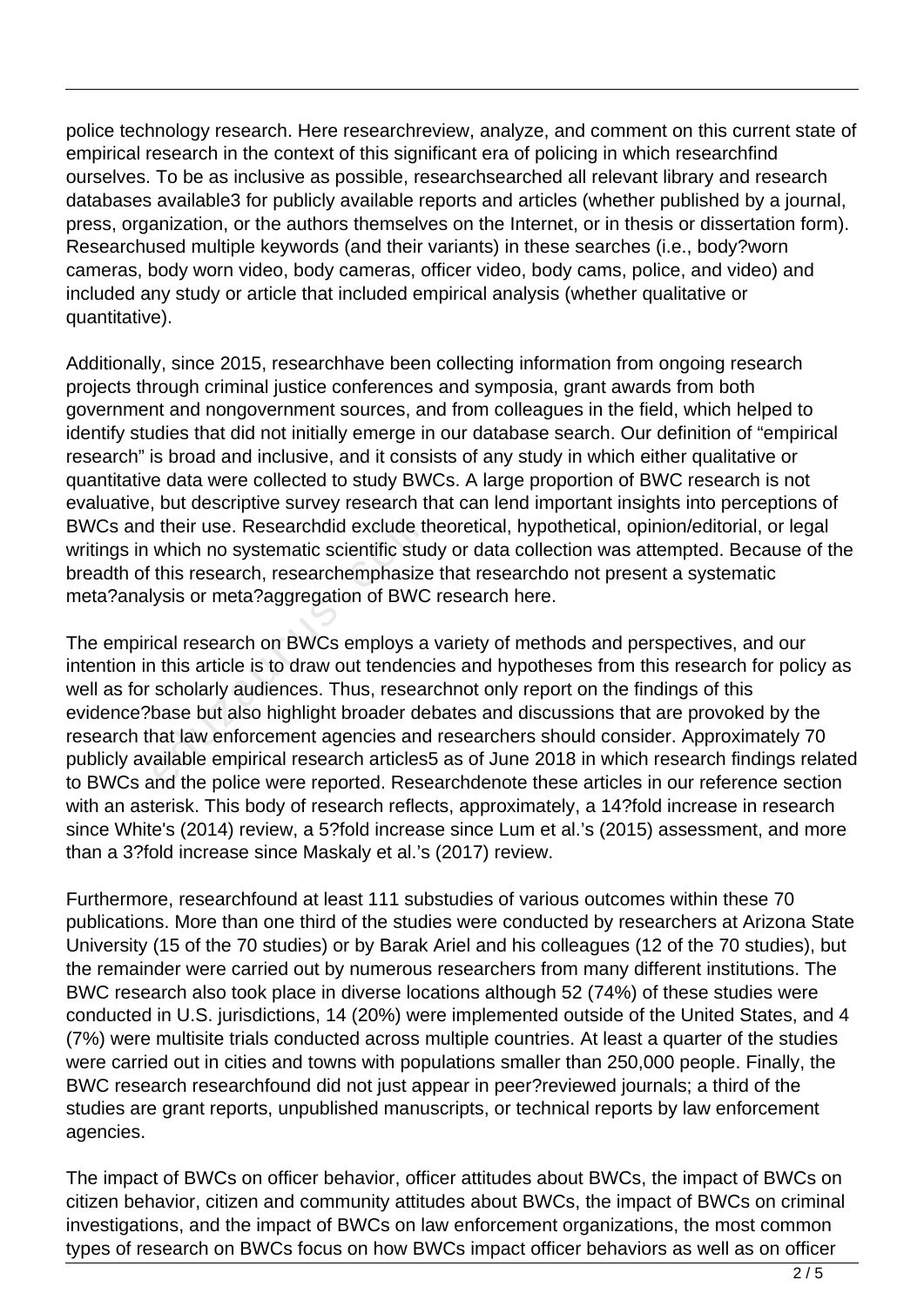attitudes and perceptions about BWCs. One of the greatest expectations of BWCs by citizens and perhaps by police supervisors and leaders is that BWCs can change police officer behavior, and a sizeable portion of BWC research—at least 32 studies—has been focused on officer behavior. BWCs are theorized to have a deterrent effect on excessive use of force and unconstitutional actions by officers (see Ariel, Farrar, & Sutherland, 2015, and Ariel et al., 2017, for extensive discussions of the application of deterrence and self?awareness theories to BWCs).

BWCs are also believed to moderate possible negative interactions that officers may have with citizens Researchers in this area primarily have measured this impact by examining complaints made against officers as well as reports of officers' use of force. In some studies, however, scholars have also examined the impact that BWCs have on other types of officer behaviors such as the use of arrest and citations, or their proactive activities. Methodologically, the research in this area has been rigorous. In 14 studies, scholars have used randomized controlled experiments to evaluate these effects, and in at least 10 more, they have used strong quasi?experiments or, in one case, systematic social observations. Although many of these studies comprise some amount of contamination, attrition, and design challenges, it is important to emphasize that the level of believability of these findings is fairly strong.

The research discovered two early empirical studies of BWCs the two earliest outcome evaluations of the impact of cameras on officer behavior were the 2012 Rialto (California) Police Department experiment, carried out by then?Chief William (Tony) Farrar in collaboration and the Mesa Police Department (2013) quasi?experiment, analyzed by researchers at Arizona State University. Since the Rialto and Mesa studies, evaluation research on the impact that BWCs have on officer behavior has grown. In total, in 22 of the 32 studies in this area, scholars have used complaints against officers to measure BWC impact on officer behavior and in at least 18, they have employed experimental or quasi?experimental designs to test such effects between groups of officers, beats, or shifts with and without BWCs. ize that the level of believability of<br>rch discovered two early empirical<br>s of the impact of cameras on official<br>s of the impact of cameras on official<br>comparation of the Department (2013) quasi?expe<br>Since the Rialto and M

In these studies, researchers have mostly found that officers wearing BWCs receive fewer reported complaints than do those that are not wearing the cameras The more important concern for police agencies and researchers is why reports of complaints decline when officers wear BWCs. Perhaps the effect may be a result of a real change in officer behavior given that they know they are being recorded leading to citizens complaining less about them. The research findings on officer perceptions of BWCs in the next section, however, reveal a more complex story. Officers themselves believe that BWCs reduce specific types of complaints—frivolous, malicious, or unfounded—because citizens now realize they are being recorded.

Thus, the decline in complaints seen in experimental and quasi?experimental studies may indicate a reporting effect or a change in citizen reporting behavior rather than an effect on officer behavior or even on the quality of police–citizen interactions (which may remain unaffected if the reporting hypothesis holds true). Another possibility is that officers may be informally negotiating complaints by showing potential complainants or supervisors video footage of the encounter, which may discourage citizens from pursuing complaints for reasons unrelated to whether the complaint is legitimate. The use of complaints as a measure of officer behavior or officer–citizen interaction could itself be problematic.

Complaints are rare events relative to the large number of police–citizen interactions that occur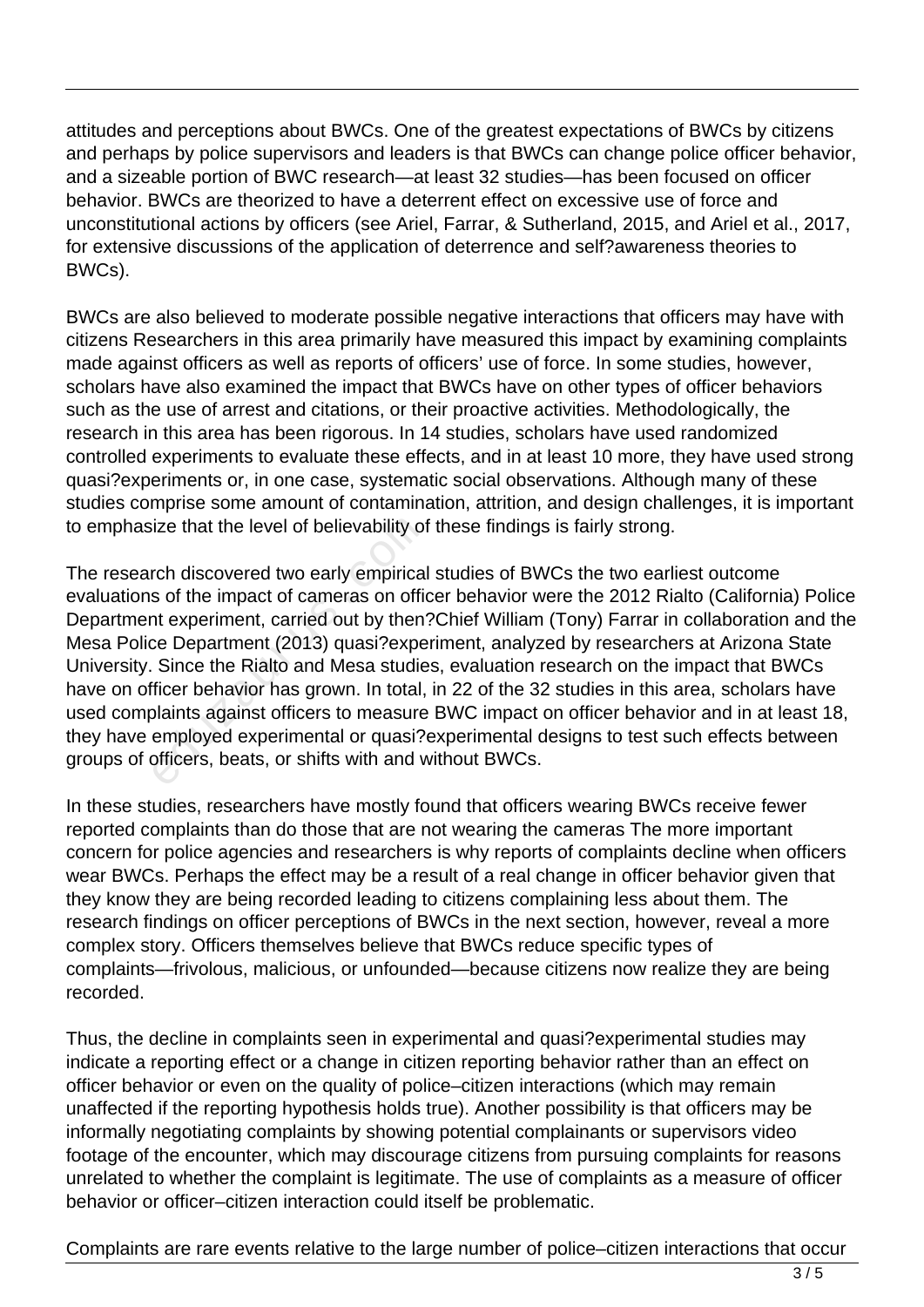daily. Complaints (like use of force reports) reflect the tail end of the distribution of police–citizen interactions. Other measurement approaches—such as systematic social observations, ethnographies, and even analysis of BWC footage itself—may provide further clues into the wider impacts of BWCs on everyday citizen–officer interactions. through systematic social observations of officers in the Los Angeles Police Department, asserted that BWCs seem to have a direct impact on increasing the procedural justice experienced by citizens from officers.

Whether changes in behavior improve police–citizen interactions may be a matter of perception, however In addition to complaints and use of force, researchers have examined whether BWCs change the arrest and citation behavior of the police the wearing of BWCs might increase the use of arrests or citations if officers feel their discretion is limited or monitored Fourteen studies have been aimed at examining the impact of BWCs on officer arrest and citation behavior In total, the findings from these studies show no clear pattern of outcomes related to arrests and citations. however, discovered that arrests increase for BWC?wearing officers compared with non?BWC officers, as does the Toronto Police Service (2016).

Finally, neither Grossmith et al. (2015) nor Wallace, White, Gaub, and Todak (2018) found any significant impact from BWCs on arrests stemming from violent crimes or calls for service, respectively. These mixed findings occur within both randomized controlled experiments as well as quasi?experimental research. In their ethnographic research, Roresearchet al. (2018) reported officers with BWCs feeling constrained in their discretion to not arrest, especially when there is evidence of an assault.

Much less is known about the impact of BWCs on various types of police proactivity, which can encompass a wide range of activities when police are not responding to citizen?initiated calls for service. Proactivity can include activities such as problem?solving, stop?question?and?frisk, traffic enforcement, community policing and engagement efforts, directed patrol, or the use of misdemeanor arrests to reduce disorder Some of these activities are controversial framed this discussion of the impact of BWCs on proactivity in terms of whether BWCs caused "de?policing" or "camera?induced passivity" of officers. Perhaps BWCs make officers more fearful of scrutiny, which leads them to "pull back" on engaging more proactively with the public. impact from BWCs on arrests stelly.<br>These mixed findings occur wite<br>experimental research. In their eth<br>fficers with BWCs feeling constrain<br>idence of an assault.<br>is known about the impact of BW<br>s a wide range of activities

Because of the wide range of proactive activities, there are likely different opinions about whether the intent (or expectation) of BWCs should be to constrain police proactivity or whether the declines in proactivity would be considered positive or negative. One of the most important questions about BWCs that has yet to be tackled by any empirical research is whether BWCs have any impact on disparate outcomes in policing and, relatedly, whether BWCs impact 4th Amendment compliance by officers. The hypothesized impacts of BWCs in increasing the fairness and constitutionality of officer actions were significant reasons behind the push for, and acquisition of, BWCs in law enforcement. Yet, researchknow nothing about these effects beyond speculation.

More generally, researchdo not know much about the impact that any policing intervention One of the largest bodies of research on BWCs (at least 32 studies of all published or publicly available studies) has been focused on examining officer attitudes about cameras Agencies have been open to this type of research as leaders have been concerned about how BWCs might be perceived (and implemented) by their officers. Research in this area has been descriptive and focused on officer perceptions about BWCs or on their specific uses within